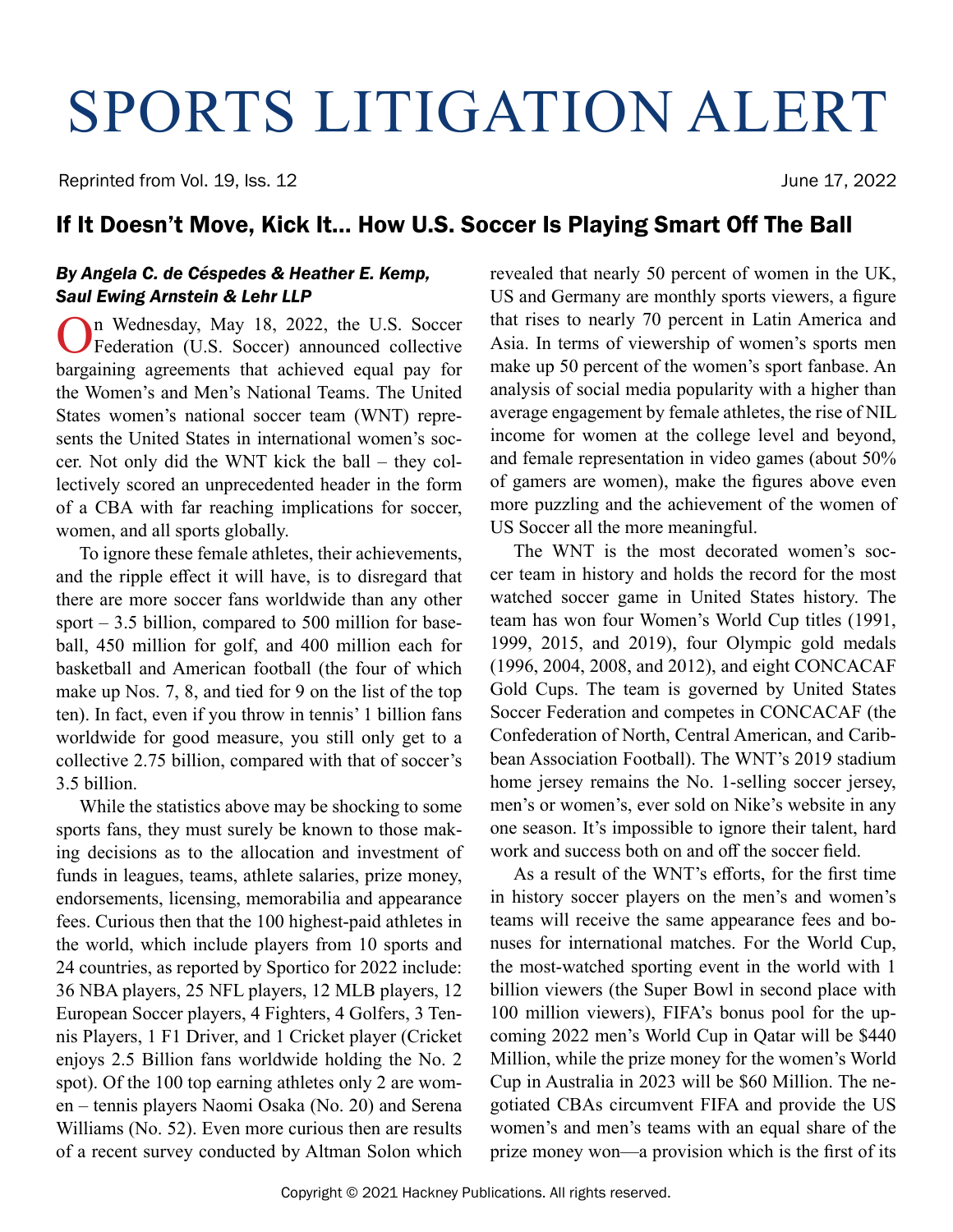kind in professional sports and will hopefully equalize investment, not just tournament prize money.

#### Never Give Up On The Play

The WNT first filed a complaint with the Equal Employment Opportunity Commission (EEOC) in 2016, demanding equal pay for the same work as the Men's National team. By 2017, the team had reorganized their players association, fired their union executive, and took control of CBA negotiations, and they secured a new CBA with improvements in both working conditions and pay. Two years later, the players took their fight a step further by withdrawing their EEOC complaint and filing suit against U.S. Soccer in the Central District of California under Equal Pay Act and Title VII claims.

In April of 2020, the Central District of California granted partial summary judgment to U.S. Soccer, dismissing the central elements of the WNT complaint. The court found that each team had negotiated its own CBA with differences in guaranteed and meritorious pay. Further, the court found that the WNT had a higher total compensation between 2015 and 2019 as a result of the men's team failing to qualify for the 2018 World Cup and the women's team winning the 2019 World Cup. Meaning, the WNT's lopsided success contributed to the failure of their push for equal pay.

While the WNT filed for appeal, U.S. Soccer, now led by Cindy Parlow Cone, sought to find common ground and cool the growing negative media coverage. In November of 2020, U.S. Soccer and the players association reached a new agreement for equal working conditions that provided more equitable staffing,

## **Hackney Publications**

*Sports Litigation Alert* (SLA) is a narrowly focused newsletter that monitors case law and legal developments in the sports law industry. Every two weeks, SLA provides summaries of court opinions, analysis of legal issues, and relevant articles. The newsletter is published 24 times a year.

To subscribe, please visit our website at **<http://www.sportslitigationalert.com>**

travel, accommodations, and match venues. In early 2022, U.S. Soccer reached a settlement for the 2019 suit, which gave the WNT \$24 million, mostly in back pay to players on the women's team, and included an agreement to reorganize both the men's and women's CBAs to equalize pay.

#### Winning Requires Teamwork

By early 2022, both team's CBAs were expired, encouraging all sides to come to a collective table and nail down an agreement for the benefit of U.S. Soccer as a whole – another first. Finally, on May 18, 2022, U.S. Soccer announced a new deal that achieved equal pay for the men's and women's teams.

The newly minted CBAs provide an equal pay rate for the teams through 2028. Each player receives \$8,000 for a friendly match and bonus pay for a tie or win (nothing additional for a loss). For official competitions, each player receives \$10,000 plus bonus pay. This scale is equal across both teams. The model is pay-for-performance, which is a change for the women's team only. The prior women's team CBA provided a yearly salary for national team players and dramatically lower performance-based pay.

For World Cup competitions, which provide millions of dollars in prizes based on placement, both teams will pool their bonuses and split the earnings. For the 2022 and 2023 World Cups, U.S. Soccer will take 10% of the sum of both team's earnings, with the remainder split evenly between the two teams. For the 2026 and 2027 World Cups, U.S. Soccer will take 20%, and again, the remainder will be split evenly between the two teams.

For non-World Cup tournaments, if both the men's and women's team play in the same tournament (for example, the Gold Cup), the prize money is pooled, U.S. Soccer retains 30%, and the remainder is split evenly between the two teams. If only one team plays in a non-World Cup Tournament, U.S. Soccer retains 30% and the competing team receives the remainder. In addition to the pay structure agreement, the CBAs provide an equal revenue-sharing structure for broadcasts, apparel, and sponsorships. U.S. Soccer also agreed to pay players the same dollar amount for each U.S. Soccer ticket sold, including a 10% bonus for any sell-out matches. Venues, accommodations, travel, and